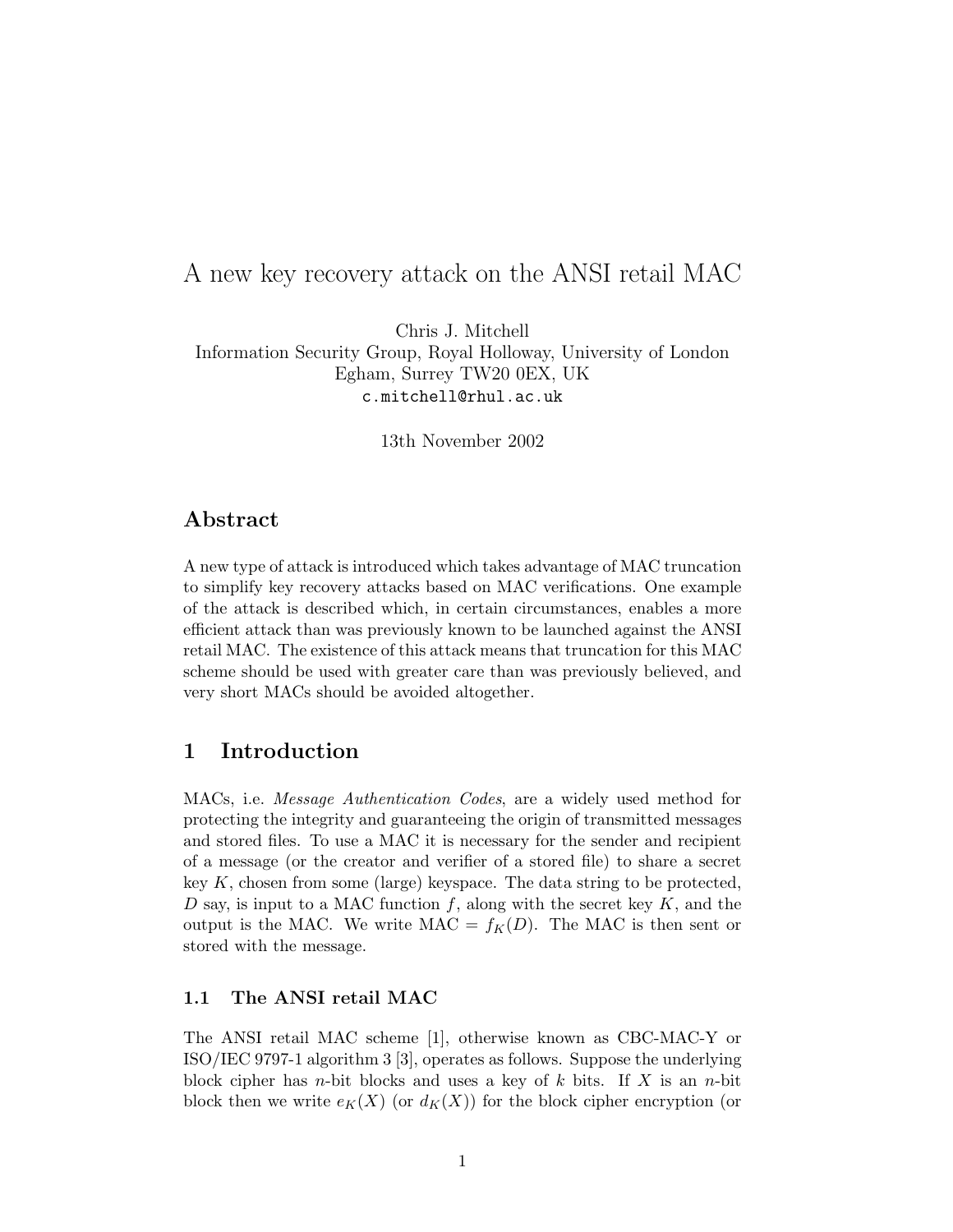decryption) of X using key K. A message D is first padded and split into a sequence of q n-bit blocks:  $D_1, D_2, \ldots, D_q$ . The MAC scheme uses a pair of keys  $K, K'$ . The MAC computation is as follows.

$$
H_1 = e_K(D_1),
$$
  
\n
$$
H_i = e_K(D_i \oplus H_{i-1}), (2 \le i \le q),
$$
 and  
\n
$$
MAC = e_K(d_{K'}(H_q)).
$$

For the purposes of this paper we assume that the padding method does not involve prefixing the data with a length block. Note that the MAC used will be truncated to the left-most  $m$  bits of the MAC value given in the above equation, where  $m \leq n$ .

#### 1.2 Security considerations

Following the approach used in [3], we use a four-tuple  $[a, b, c, d]$  to quantify the resources needed for an attack, where a denotes the number of offline block cipher encipherments (or decipherments), b denotes the number of known data string/MAC pairs, c denotes the number of chosen data string/MAC pairs, and d denotes the number of on-line MAC verifications. Note  $c$  and  $d$  are distinguished because, in some environments, it may be easier for an attacker to obtain MAC verifications (i.e. to submit a data string/MAC pair and learn whether the MAC is valid) than to obtain the MAC for a chosen message.

In the analysis of MAC algorithms based on a block cipher with a  $k$ -bit key, it is standard to assume that the block cipher itself is secure, and hence a key recovery attack will require at least  $2<sup>k</sup>$  invocations of the block cipher.

The best known key recovery attack on the ANSI retail MAC algorithm has complexity  $[2^{k+1}, 2^{n/2}, 0, 0]$ , as described in [7]. An alternative key recovery attack, requiring only one known MAC/data string pair, but a larger number of verifications, is presented in [5]; this attack has complexity  $[2^k,1,0,2^k]$ . Finally, a further key recovery attack based on MAC verifications is presented in [4]; this latter attack has complexity

 $[2^{k+1}, [(\max(k, n) + 1)/m], 0, [(k - n + m + 1)/m]2^n]$ 

given that  $k - n + m + 1 > 0$ .

## 2 The new attack

Suppose that an attacker has access to a device capable of performing MAC verifications (this is the scenario of the attack described in [5]). We now present an attack which, in many cases where  $m < n$ , requires fewer MAC verifications than the attacks of [4, 5].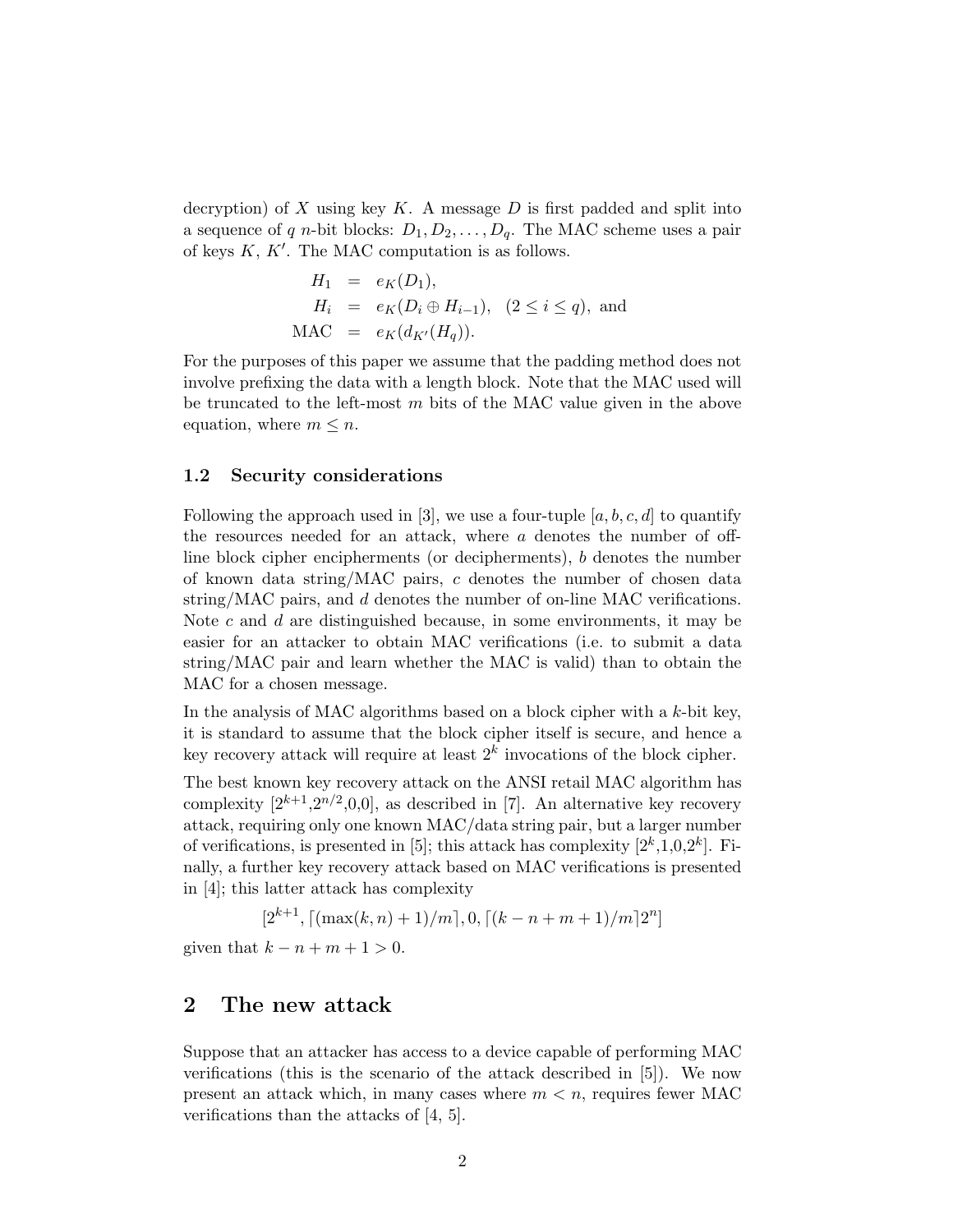#### 2.1 Attack description

The attack operates as follows. The attacker first generates a sequence of messages by some means, and for each generated message  $M$  tests whether or not  $f_{K,K'}(M) = 0^m$ , where f denotes the ANSI retail MAC function, and  $0<sup>m</sup>$  denotes a block of m zero bits. If this equation holds then the message M is stored, and this process continues until a total of  $2^{(n-m)/2}$  messages have been found for which the above equation holds. Label this collection of messages,

$$
\{M_0, M_1, \ldots, M_{2(n-m)/2-1}\}.
$$

The attacker now chooses  $\lceil n/m \rceil - 1$  arbitrary n-bit blocks

$$
\{X_1, X_2, \ldots, X_{\lceil n/m \rceil - 1}\}.
$$

For every  $i$  (1  $\leq i \leq \lceil n/m \rceil - 1$ ) the attacker now uses as many MAC verifications as necessary to learn the MACs of the following set of  $2^{(n-m)/2}$ messages:

$$
{M_0||X_i, M_1||X_i, \ldots, M_{2(n-m)/2-1}||X_i}.
$$

The attacker now assembles a collection of  $2^{(n-m)/2}$  ordered  $(\lceil n/m \rceil - 1)$ tuples of MACs, computed on the  $(\lceil n/m \rceil - 1)$ -tuples of messages

$$
(M_j||X_1, M_j||X_2, \ldots, M_j||X_{\lceil n/m \rceil - 1})
$$

 $0 \leq j \leq 2^{(n-m)/2} - 1$ . If two of these tuples of MACs are equal, say the MACs are equal for the tuples of messages

$$
(M_j||X_1, M_j||X_2, \ldots, M_j||X_{\lceil n/m \rceil - 1})
$$

and

$$
(M_{j'}||X_1, M_{j'}||X_2, \ldots, M_{j'}||X_{\lceil n/m \rceil - 1})
$$

than there is a very good chance that a 'real' collision has been found, i.e. messages  $M_j$  and  $M_{j'}$  whose *n*-bit MACs prior to truncation are equal.

Such a message pair can then be used to launch an exhaustive key search to recover the MAC key, exactly as described in [7].

#### 2.2 Analysis of attack

First note that, given an arbitrary message M, the probability that  $f_{K,K'}(M) =$  $0<sup>m</sup>$  can be assumed to be  $2<sup>-m</sup>$ . Hence, the expected number of MAC verifications required to find the sequence of messages  $M_0, M_1, \ldots, M_{2(n-m)/2}-1$ all having a zero MAC is simply

$$
2^{(n-m)/2} \times 2^m = 2^{(n+m)/2}.
$$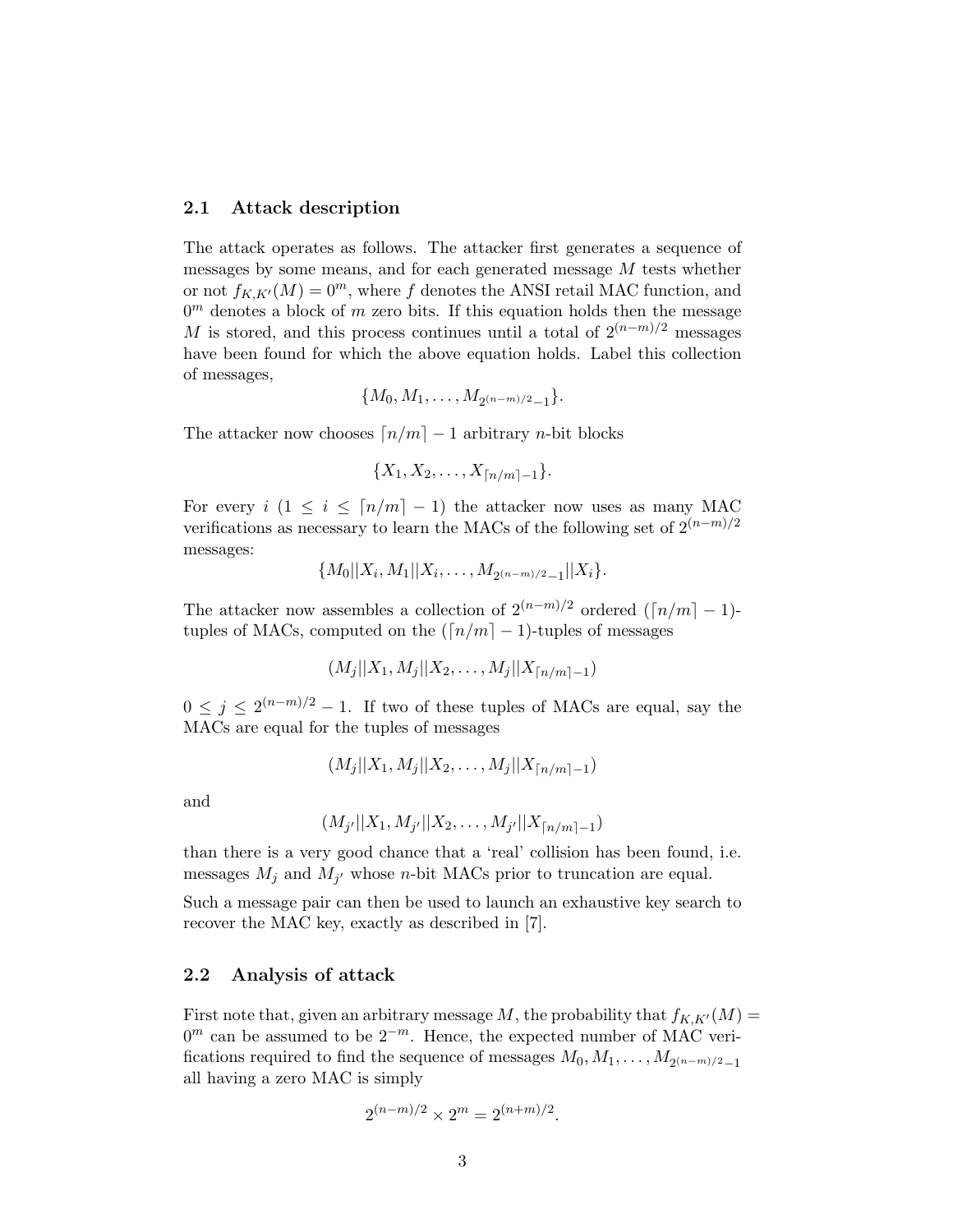Next observe that the expected number of MAC verifications necessary to learn a MAC is precisely  $2^{m-1}$ . Hence, the total number of MAC verifications required for the next stage of the attack, i.e. to compute all the tuples of MACs, is

$$
2^{m-1} \times 2^{(n-m)/2} \times (\lceil n/m \rceil - 1) = (\lceil n/m \rceil - 1) 2^{(n+m)/2 - 1}.
$$

This gives a total number of MAC verifications of  $(\lceil n/m \rceil + 1)2^{(n+m)/2-1}$ .

Now if  $M_j$  and  $M_{j'}$  have the property that their *n*-bit MACs prior to truncation are equal, then this will also be true for  $M_j||X$  and  $M_{j'}||X$  for any block X. Hence, if two such messages  $M_j$  and  $M_{j'}$  occur in the set, then they will be detected by the described approach. We next need to consider the probability that there will exist two such messages. Given that we chose the set of messages to have the property that the left-most  $m$  bits of the untruncated MAC are equal, then we need to consider the probability that a set of  $2^{(n-m)/2}$  messages will contain a pair of messages whose untruncated n-bit MACs agree in the right-most  $n - m$  bit positions. By the usual 'birthday paradox' arguments (see, for example, section 2.1.5 of [6]) there is a good chance that two such messages will exist.

We also need to consider the probability that a pair of messages will give rise to a 'false alarm', i.e. that there will exist a pair of messages whose tuples of MACs agree but whose untruncated MACs disagree. The number of such pairs will be small, and such pairs can be eliminated by using a small number of additional MAC verifications.

Finally observe that, given a 'colliding pair' of messages, the attack to recover the key, as described in [7], requires  $2^{k+1}$  off-line encryptions (assuming that the messages are all short — in the scenario described here that is simple to arrange). Thus the total attack complexity is

$$
[2^{k+1}, 0, 0, (\lceil n/m \rceil + 1)2^{(n+m)/2-1}].
$$

We conclude by tabulating the complexity of the attack (in terms of MAC verifications) for some typical values of  $m$  and  $n$ .

| able 1. MAC vernications required for atta |    |      |                             |
|--------------------------------------------|----|------|-----------------------------|
|                                            | n  | m    | Number of MAC verifications |
|                                            | 64 | -8   | 238                         |
|                                            | 64 | - 16 | $2^{41}$                    |
|                                            | 64 | 24   | 245                         |
|                                            | 64 | - 32 | $2^{49}$                    |
|                                            | 64 | 48   | 256                         |
|                                            |    |      |                             |

Table 1:  $MAC$  verifications required for attack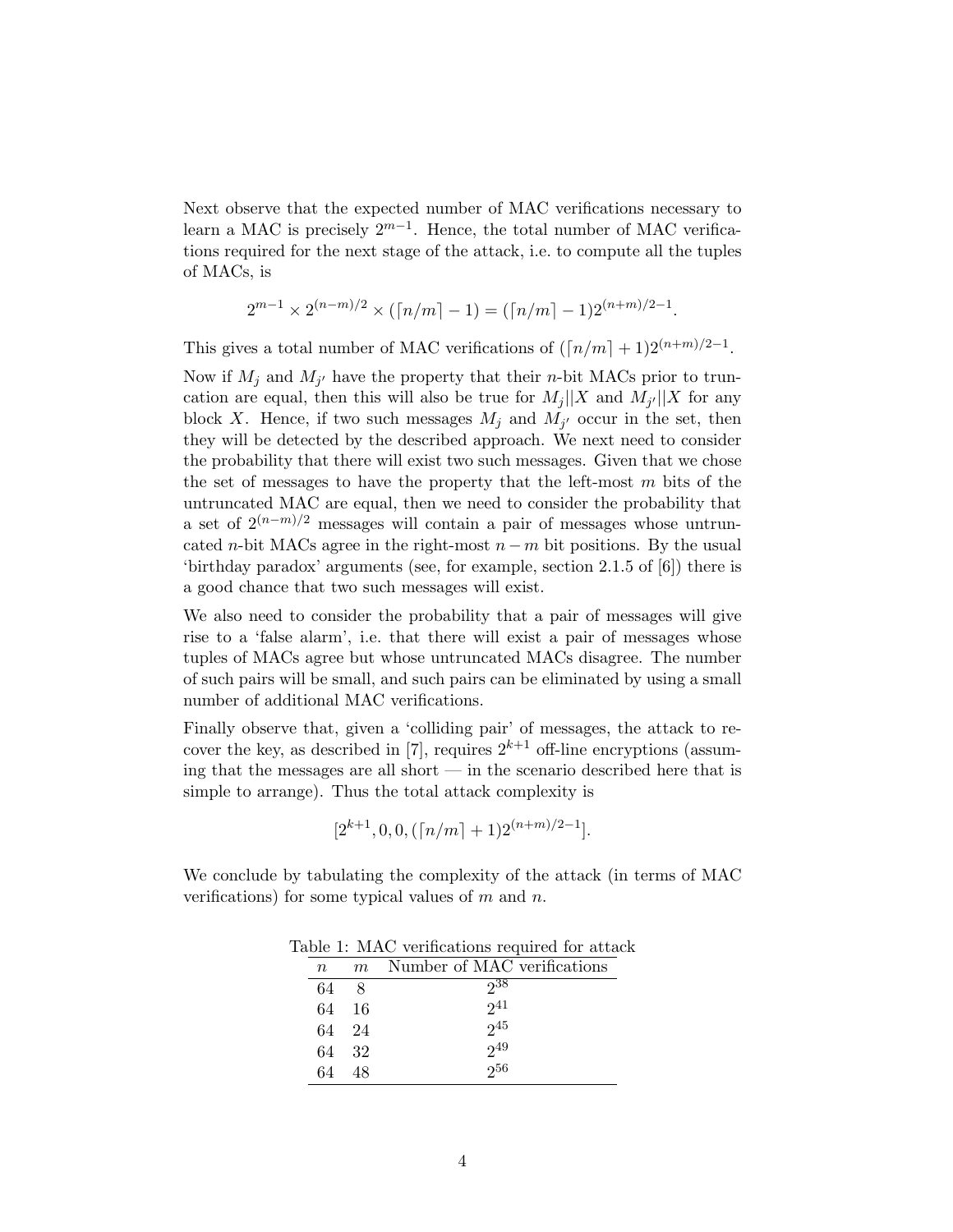### 3 Observations

As can be seen from Table 1, for DES this attack is more efficient than the attack of  $[5]$  (which requires  $2^{56}$  MAC verifications) for all cases where  $m < 48$ . The rather surprising conclusion is that the use of short MACs makes launching key recovery attacks easier!

Of course, it might be argued that when MACs are truncated the trivial 'verification forgery' attack (see, for example, [2, 3]) can be used. That is, when an m-bit MAC is used, a forgery can be found using  $2^{m-1}$  MAC verifications (on average). Although the above attack is more powerful in that it recovers the key, the number of MAC verifications required is so much larger than the number required for a single forgery that it may not have any importance in practice.

However, if the MAC key (or a simple variant of the key) is also used for encryption then key recovery is clearly a very serious issue. For example, where the block cipher is DES, closely related pairs of keys may be used for ANSI retail MAC computation and triple DES encryption. Typically the MAC key pair is derived from the encryption key pair by ex-oring it with a fixed mask. In such a case the attack described here has potentially serious consequences.

### 4 Conclusions

A MAC verification based key recovery attack on the ANSI retail MAC has been demonstrated that, in the case where the MAC is truncated, can require significantly fewer MAC verifications than previously known attacks. This is especially significant where a MAC key (or a simple variant of it) may also be used for encryption.

### References

- [1] American Bankers Association, Washington, DC. ANSI X9.19, Financial institution retail message authentication, August 1986.
- [2] K. Brincat and C. J. Mitchell. New CBC-MAC forgery attacks. In V. Varadharajan and Y. Mu, editors, Information Security and Privacy, ACISP 2001, Sydney, Australia, July 2001, number 2119 in Lecture Notes in Computer Science, pages 3–14. Springer-Verlag, Berlin, 2001.
- [3] International Organization for Standardization, Genève, Switzerland.  $ISO/IEC$  9797–1, Information technology — Security techniques — Mes-